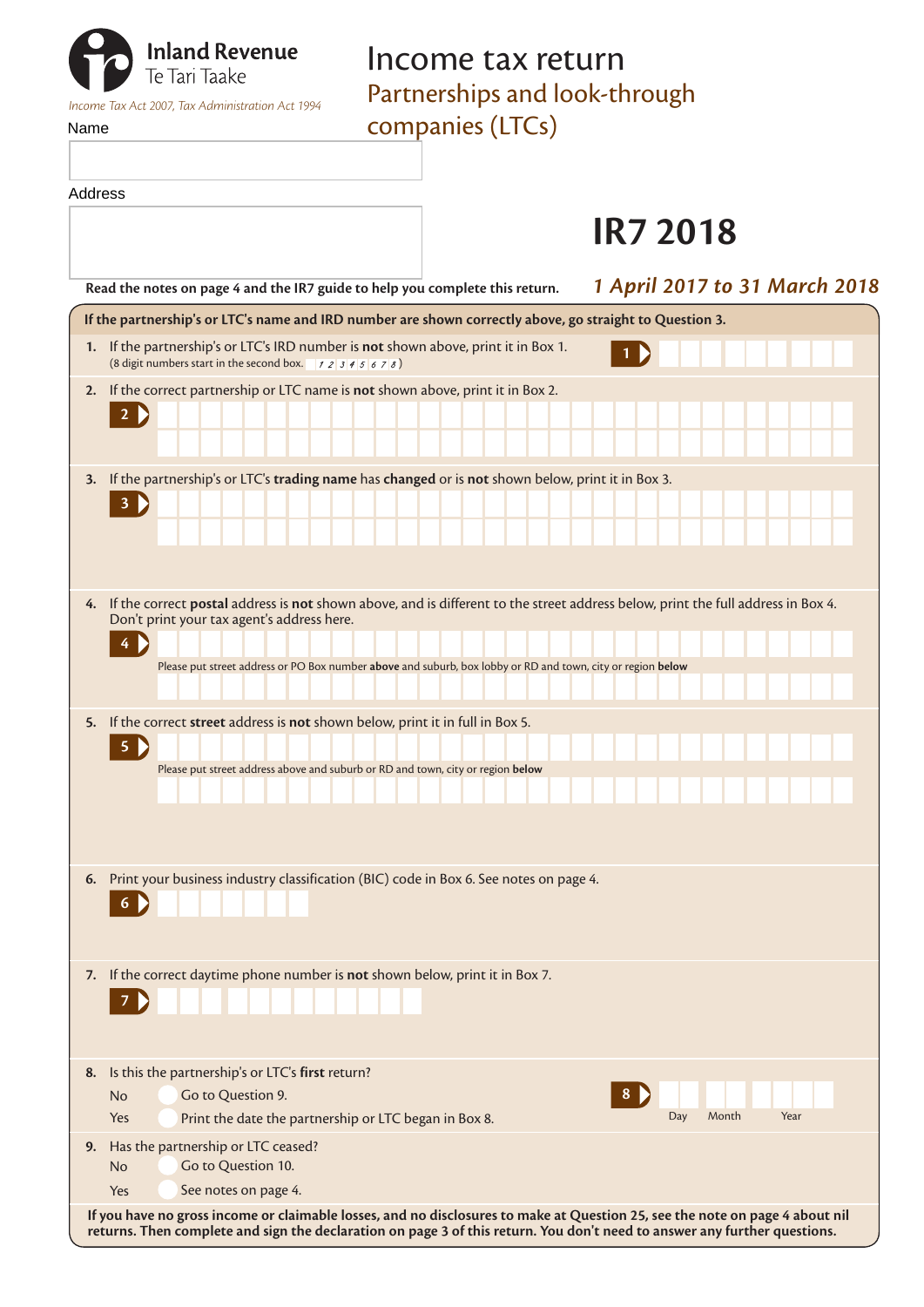# *Income*

| 10. | Did the partnership or LTC receive any schedular payments?                                                              |                                                                                                                                      |  |  |  |  |
|-----|-------------------------------------------------------------------------------------------------------------------------|--------------------------------------------------------------------------------------------------------------------------------------|--|--|--|--|
|     | Go to Question 11.<br><b>No</b>                                                                                         | See page 5 of the guide. Print the totals here.<br>Yes                                                                               |  |  |  |  |
|     | Total tax deducted                                                                                                      | Total gross schedular payments                                                                                                       |  |  |  |  |
|     | Ş<br>10A                                                                                                                | \$<br>10B                                                                                                                            |  |  |  |  |
| 11. | Did the partnership or LTC have any New Zealand interest paid or credited to it?                                        |                                                                                                                                      |  |  |  |  |
|     | Go to Question 12.<br>No                                                                                                | See pages 5 to 7 of the guide. Print the totals here.<br>Yes                                                                         |  |  |  |  |
|     |                                                                                                                         | Keep any certificates.                                                                                                               |  |  |  |  |
|     | <b>Total RWT</b>                                                                                                        | Total gross interest - if a loss, put a minus sign in the last box                                                                   |  |  |  |  |
|     | \$<br>11A                                                                                                               | \$<br>11B                                                                                                                            |  |  |  |  |
| 12. | Did the partnership or LTC have any New Zealand dividends paid or credited to it, or did the partnership or LTC receive |                                                                                                                                      |  |  |  |  |
|     | shares instead of dividends? Include any dividends from partnerships, LTCs or trusts.                                   |                                                                                                                                      |  |  |  |  |
|     | Go to Question 13.<br>No                                                                                                | Yes<br>See pages 7 and 8 of the guide. Print the totals here.                                                                        |  |  |  |  |
|     | Total dividend imputation credits                                                                                       | Keep any statements.                                                                                                                 |  |  |  |  |
|     | \$<br>12                                                                                                                |                                                                                                                                      |  |  |  |  |
|     | <b>Total dividend RWT credits</b>                                                                                       | Total gross dividends                                                                                                                |  |  |  |  |
|     | \$<br>12A                                                                                                               | \$<br>12B                                                                                                                            |  |  |  |  |
| 13. | Did the partnership or LTC receive any taxable distributions from a Māori authority?                                    |                                                                                                                                      |  |  |  |  |
|     | Go to Question 14.<br>No                                                                                                | Yes<br>See pages 8 and 9 of the guide. Print the totals here.                                                                        |  |  |  |  |
|     |                                                                                                                         | Keep your Māori authority distribution statements.                                                                                   |  |  |  |  |
|     | Total Māori authority credits                                                                                           | Total Māori authority distribution                                                                                                   |  |  |  |  |
|     | S<br>13A                                                                                                                | \$<br>13B                                                                                                                            |  |  |  |  |
| 14. |                                                                                                                         | Did the partnership or LTC receive any income from another partnership? (Exclude any income/losses received you have included        |  |  |  |  |
|     | at Questions 11, 12, 13, 16, 18, 19.)                                                                                   |                                                                                                                                      |  |  |  |  |
|     | Go to Question 15.<br>No                                                                                                | See page 10 of the guide. Print the totals here.<br>Yes                                                                              |  |  |  |  |
|     | Total partnership tax credits                                                                                           | Total partnership income - if a loss, put a minus sign in the last box                                                               |  |  |  |  |
|     | 14A                                                                                                                     | Ş<br>14B                                                                                                                             |  |  |  |  |
|     |                                                                                                                         | 15. Did the LTC receive any income from another LTC? (Exclude any income/loss received that you've included at Questions 11, 12, 13, |  |  |  |  |
|     | 16, 18, 19.)                                                                                                            |                                                                                                                                      |  |  |  |  |
|     | Go to Question 16.<br>No.<br>Total LTC tax credits                                                                      | See pages 10 to 13 of the guide. Print the totals here.<br>Yes                                                                       |  |  |  |  |
|     | 15A                                                                                                                     |                                                                                                                                      |  |  |  |  |
|     |                                                                                                                         |                                                                                                                                      |  |  |  |  |
|     | Total active LTC income - if a loss, put a minus sign in the last box<br>\$<br>15B                                      |                                                                                                                                      |  |  |  |  |
|     | Non-allowable deductions this year                                                                                      |                                                                                                                                      |  |  |  |  |
|     | \$<br>15 <sub>C</sub>                                                                                                   |                                                                                                                                      |  |  |  |  |
|     | Prior years' non-allowable deductions claimed this year                                                                 |                                                                                                                                      |  |  |  |  |
|     | S<br><b>15D</b>                                                                                                         |                                                                                                                                      |  |  |  |  |
|     |                                                                                                                         | Adjusted LTC income - if a loss, put a minus sign in the last box.                                                                   |  |  |  |  |
|     | Either add Boxes 15B and 15C, or subtract Box 15D from 15B.                                                             | 15E<br>Ş                                                                                                                             |  |  |  |  |
|     | Print your answer in Box 15E.                                                                                           |                                                                                                                                      |  |  |  |  |
| 16. | Did the partnership or LTC receive any income from overseas?                                                            |                                                                                                                                      |  |  |  |  |
|     | Go to Question 17.<br>No                                                                                                | See pages 13 to 16 of the guide. Print the totals here.<br>Yes                                                                       |  |  |  |  |
|     | Total overseas tax paid                                                                                                 | Total overseas income - if a loss, put a minus sign in the last box                                                                  |  |  |  |  |
|     | Ş<br>16A                                                                                                                | Ş<br>16B                                                                                                                             |  |  |  |  |
| 17. | Did the partnership or LTC receive income from business activities?                                                     |                                                                                                                                      |  |  |  |  |
|     | Go to Question 18.<br>No                                                                                                | See page 16 of the guide. Print the total here.<br>Yes                                                                               |  |  |  |  |
|     |                                                                                                                         | Net income from business activities - if a loss, put a minus sign in the last box                                                    |  |  |  |  |
|     |                                                                                                                         | \$<br>17B                                                                                                                            |  |  |  |  |
|     |                                                                                                                         |                                                                                                                                      |  |  |  |  |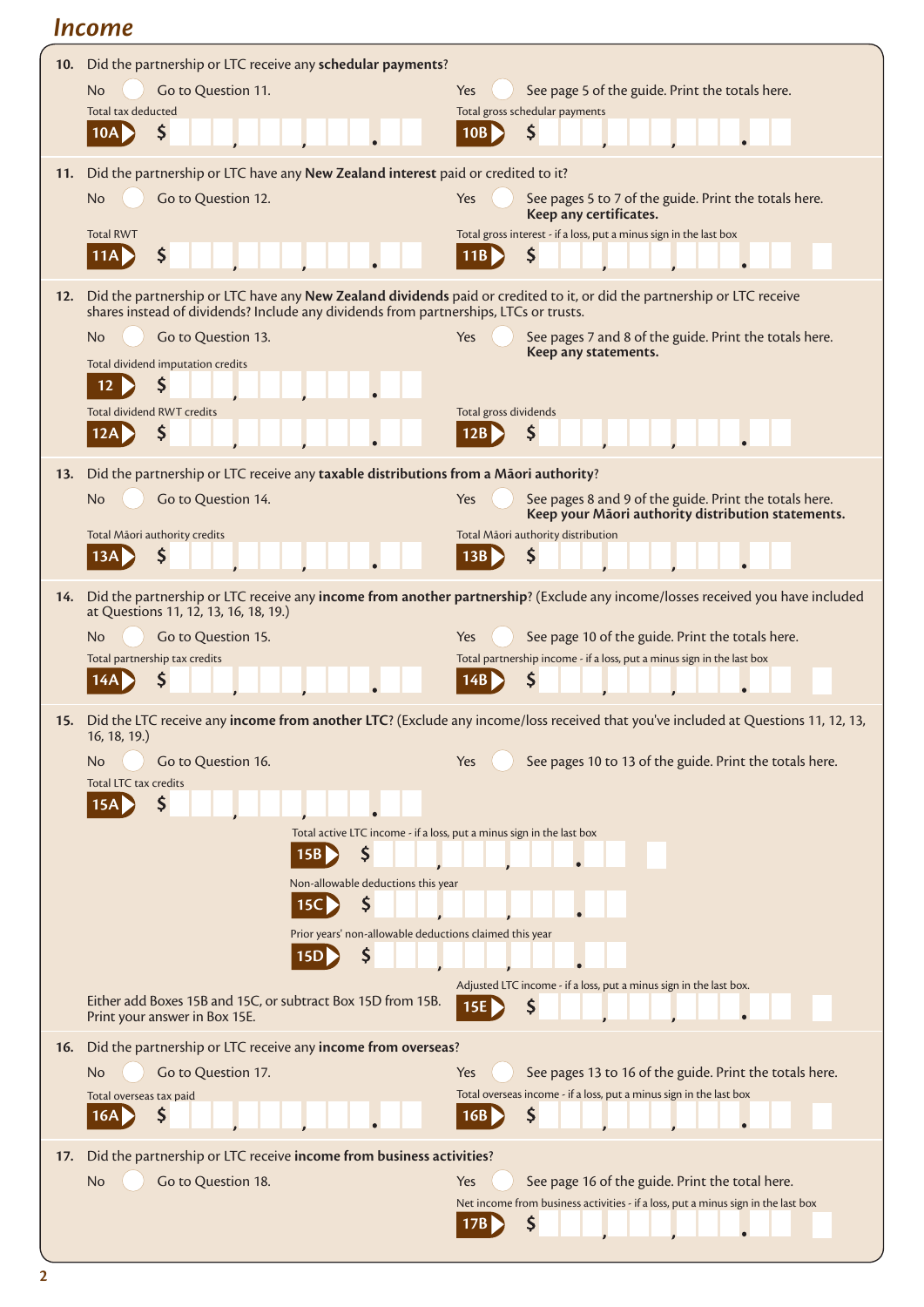|     | 18. Did the partnership or LTC receive income from rental activities?                                                                                                 |                                                                                                                                                                                                                                                      |  |  |  |
|-----|-----------------------------------------------------------------------------------------------------------------------------------------------------------------------|------------------------------------------------------------------------------------------------------------------------------------------------------------------------------------------------------------------------------------------------------|--|--|--|
|     | <b>No</b><br>Go to Question 19.                                                                                                                                       | See page 17 of the guide. Print the total here.<br>Yes                                                                                                                                                                                               |  |  |  |
|     |                                                                                                                                                                       | Net income from rental activities - if a loss, put a minus sign in the last box                                                                                                                                                                      |  |  |  |
|     |                                                                                                                                                                       | S<br>18B                                                                                                                                                                                                                                             |  |  |  |
|     |                                                                                                                                                                       |                                                                                                                                                                                                                                                      |  |  |  |
| 19. | Did the partnership or LTC receive any other income? This includes any income from taxable property sales/disposals not already<br>included elsewhere in your return. |                                                                                                                                                                                                                                                      |  |  |  |
|     | Go to Question 20.<br>N <sub>o</sub>                                                                                                                                  | See pages 17 to 20 of the guide. Print the total here.<br>Yes                                                                                                                                                                                        |  |  |  |
|     | Name of payer                                                                                                                                                         | Total other income - if a loss, put a minus sign in the last box                                                                                                                                                                                     |  |  |  |
|     |                                                                                                                                                                       | $\zeta$<br>19B                                                                                                                                                                                                                                       |  |  |  |
|     | Type of income                                                                                                                                                        | Residental land withholding tax (RLWT) credit. Refer to the RLWT update on page 4                                                                                                                                                                    |  |  |  |
|     |                                                                                                                                                                       | \$<br>19C                                                                                                                                                                                                                                            |  |  |  |
|     |                                                                                                                                                                       |                                                                                                                                                                                                                                                      |  |  |  |
|     | 20. Total income/loss                                                                                                                                                 |                                                                                                                                                                                                                                                      |  |  |  |
|     | Add Boxes 10B to 14B, 15E and 16B to 19B. Print the total in Box 20.                                                                                                  | Total income - if a loss, put a minus sign in the last box                                                                                                                                                                                           |  |  |  |
|     |                                                                                                                                                                       |                                                                                                                                                                                                                                                      |  |  |  |
|     |                                                                                                                                                                       |                                                                                                                                                                                                                                                      |  |  |  |
|     | 21. Can the partnership or LTC claim expenses?                                                                                                                        |                                                                                                                                                                                                                                                      |  |  |  |
|     | Go to Question 22.<br>No                                                                                                                                              | See page 21 of the guide. Print the total here.<br>Yes<br>Total expenses                                                                                                                                                                             |  |  |  |
|     |                                                                                                                                                                       | S                                                                                                                                                                                                                                                    |  |  |  |
|     |                                                                                                                                                                       |                                                                                                                                                                                                                                                      |  |  |  |
|     | 22. Total income/loss after expenses                                                                                                                                  |                                                                                                                                                                                                                                                      |  |  |  |
|     | Subtract the amount in Box 21 from the total income in Box 20. Print your answer in Box 22.<br>This amount must be completely attributed to the partners or owner(s). |                                                                                                                                                                                                                                                      |  |  |  |
|     |                                                                                                                                                                       | Total income after expenses - if a loss, put a minus sign in the last box                                                                                                                                                                            |  |  |  |
|     |                                                                                                                                                                       | \$                                                                                                                                                                                                                                                   |  |  |  |
| 23. |                                                                                                                                                                       | Did the partnership or LTC have any losses extinguished on transitioning from a qualifying company (QC) or loss attributing                                                                                                                          |  |  |  |
|     | qualifying company (LAQC)?                                                                                                                                            |                                                                                                                                                                                                                                                      |  |  |  |
|     | Go to Question 24.<br>No                                                                                                                                              | See pages 21 to 23 of the guide. Print the amounts here.<br>Yes                                                                                                                                                                                      |  |  |  |
|     |                                                                                                                                                                       | <b>Extinguished losses</b>                                                                                                                                                                                                                           |  |  |  |
|     |                                                                                                                                                                       | \$<br>23                                                                                                                                                                                                                                             |  |  |  |
|     | Prior years' deductions                                                                                                                                               | Deductions claimed this year                                                                                                                                                                                                                         |  |  |  |
|     | 123AP                                                                                                                                                                 | S<br> 23B                                                                                                                                                                                                                                            |  |  |  |
|     | <b>Attribution of income/loss</b>                                                                                                                                     |                                                                                                                                                                                                                                                      |  |  |  |
|     | See page 24 of the guide before attributing income/loss.                                                                                                              |                                                                                                                                                                                                                                                      |  |  |  |
|     | 24. Attribution of income/loss details attached are for (please tick one):                                                                                            |                                                                                                                                                                                                                                                      |  |  |  |
|     | a partnership (IR7P)                                                                                                                                                  | a look-through company (IR7L)                                                                                                                                                                                                                        |  |  |  |
|     |                                                                                                                                                                       |                                                                                                                                                                                                                                                      |  |  |  |
|     | Additional disclosure of foreign investments                                                                                                                          |                                                                                                                                                                                                                                                      |  |  |  |
|     |                                                                                                                                                                       |                                                                                                                                                                                                                                                      |  |  |  |
|     | 25. If the partnership or LTC calculates CFC or FIF income under Question 16, please read page 48 of the guide.<br>Tick "yes" if additional disclosure is required.   |                                                                                                                                                                                                                                                      |  |  |  |
|     | 25<br>Go to Question 26.<br>No                                                                                                                                        | Go to Question 26.<br>Yes                                                                                                                                                                                                                            |  |  |  |
|     |                                                                                                                                                                       |                                                                                                                                                                                                                                                      |  |  |  |
|     | <b>Declaration</b>                                                                                                                                                    |                                                                                                                                                                                                                                                      |  |  |  |
|     | 26. Read this declaration and sign the return.                                                                                                                        |                                                                                                                                                                                                                                                      |  |  |  |
|     | This is a true and correct return for the year ended 31 March 2018.                                                                                                   |                                                                                                                                                                                                                                                      |  |  |  |
|     | Signature                                                                                                                                                             | There are penalties for not putting in a tax return                                                                                                                                                                                                  |  |  |  |
|     |                                                                                                                                                                       | or putting in a false return.<br>Keep a copy of this return for your own records.<br>Date                                                                                                                                                            |  |  |  |
|     |                                                                                                                                                                       |                                                                                                                                                                                                                                                      |  |  |  |
|     | 27. What to do next                                                                                                                                                   |                                                                                                                                                                                                                                                      |  |  |  |
|     |                                                                                                                                                                       | Remember - the due date for posting us the return is 7 July 2018, read the notes on page 4 for more information.<br>Attach all necessary papers to the top of page 3 and make sure the partnership's or LTC's name and IRD number are on all papers. |  |  |  |
|     |                                                                                                                                                                       | All partners and owners must include their share of the partnership or LTC income/loss in their individual tax returns.                                                                                                                              |  |  |  |
|     | Post the return to us in the envelope supplied, or send to:<br>Inland Revenue, PO Box 39090, Wellington Mail Centre, Lower Hutt 5045.                                 | <b>RESET FORM</b>                                                                                                                                                                                                                                    |  |  |  |